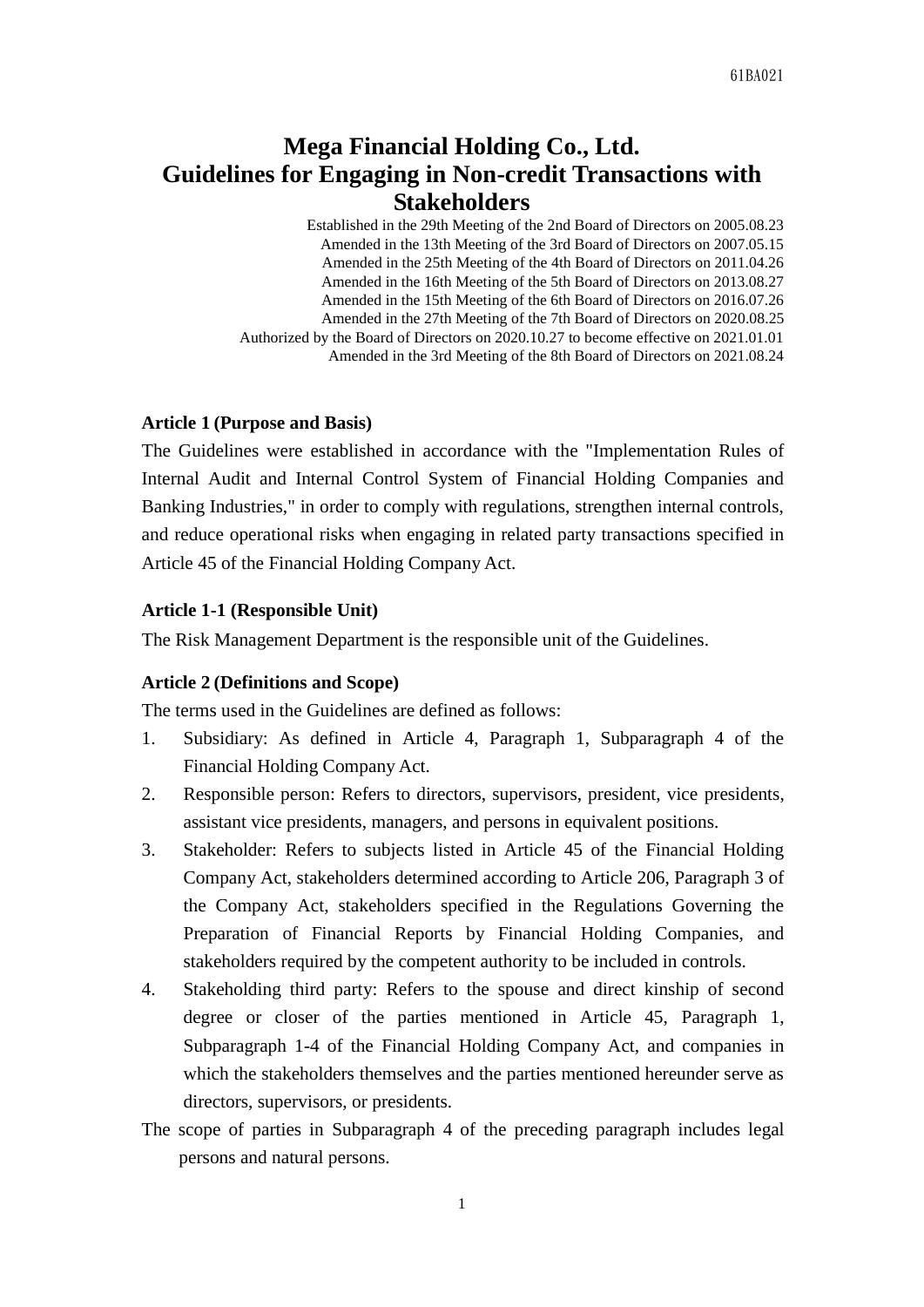### **Article 3 (Transaction counterparties and definition)**

When the Company engages in non-credit transactions with the following stakeholders, the stakeholder may not be offered terms that are more favorable than other comparable counterparties, and the transaction must be approved by at least three quarters of directors in attendance during a Board meeting attended by at least two thirds of all directors:

- 1. The Company's responsible persons and major shareholders.
- 2. Proprietorship or partnership businesses owned by the responsible person of the Company and major shareholders, or any other companies or organizations to which they serve as responsible persons.
- 3. The Company's affiliates and their responsible persons and major shareholders.
- 4. The Company's subsidiary bank, insurance company, and securities company and their responsible persons.

Non-credit transactions in the preceding paragraph refer to one of the following transactions:

- 1. Investment in or purchase of securities issued by any parties listed in the preceding paragraph.
- 2. Purchase of real estate properties or other assets from any parties listed in the preceding paragraph.
- 3. Sale of securities, real estate properties or other assets to any parties listed in the preceding paragraph.
- 4. Any contractual arrangements with parties listed in the preceding paragraph, where money or services are offered as consideration.
- 5. Any party listed in the preceding paragraph serving as agent or broker to the Company, or offering services for commissions or fees in return.
- 6. Transactions with parties listed in the preceding paragraph, or with the Company's stakeholding third party, or with third parties which the parties listed in the preceding paragraph are involved.

Securities mentioned in Subparagraphs 1 and 3 of the preceding paragraph do not include negotiable certificates of deposit issued by the subsidiary bank.

# **Article 4 (Transaction determination and blanket approval authorization)**

Where the Company engages in the following non-credit transactions with parties listed in Article 3, Paragraph 1 of the Guidelines, and documentation proving that the transaction does not offer more favorable terms compared to other counterparties is provided, the administrative department has blanket approval authority to handle transactions in accordance with the Guidelines and internal regulations.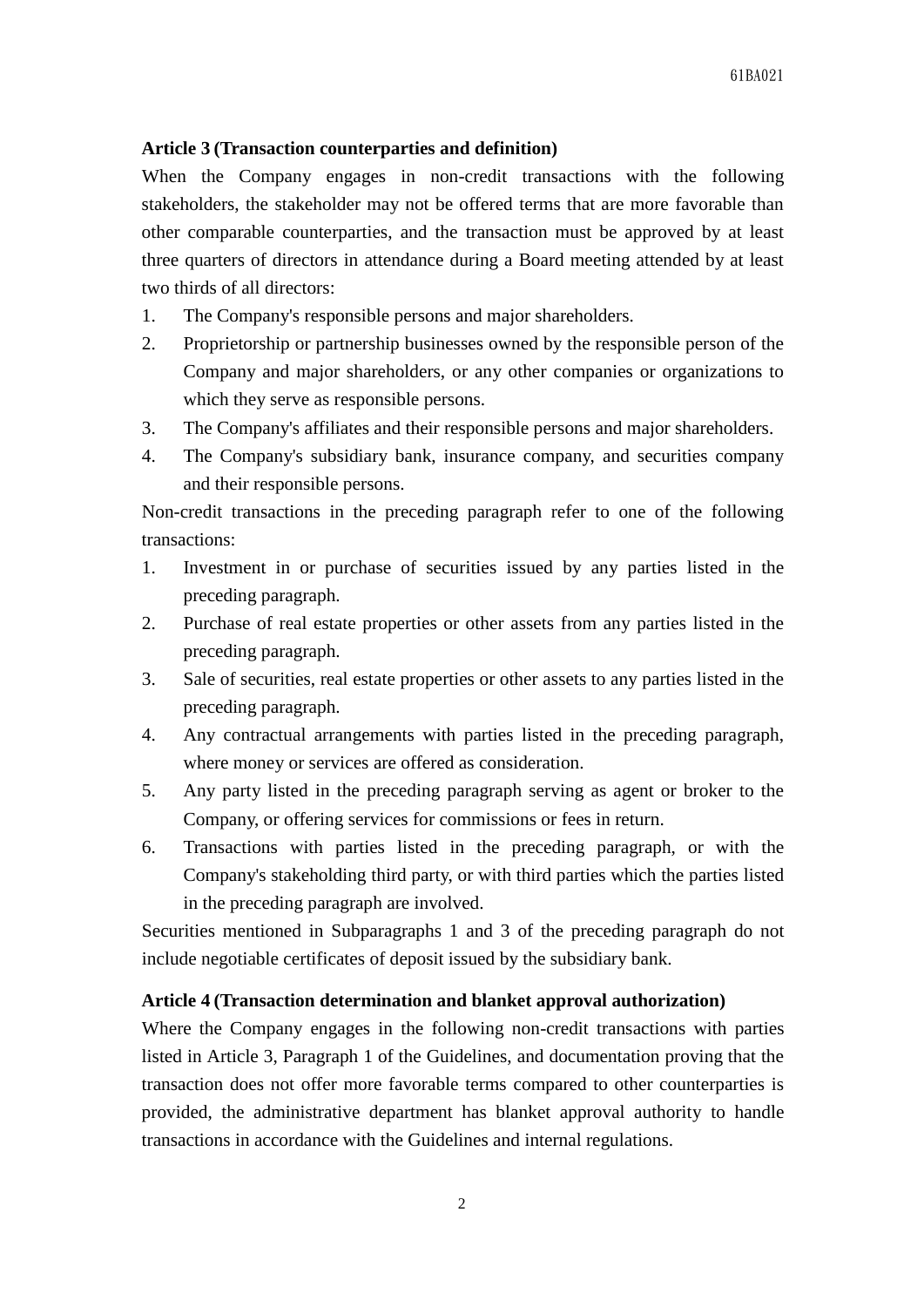- 1. Transactions between financial institutions:
	- (1) Inter-bank loans (including NTD and foreign currency).
	- (2) Derivative financial products (for credit derivatives, full guarantee must be provided for expected credit loss, and the credit derivatives must be included in credit management that is the same for loans to stakeholders; The collateral shall be cash, government bonds, negotiable certificates of deposit at the Central Bank, savings bonds, treasury bonds, or certificates of deposit at banks, in coordination with the duration of the transaction agreement and the liquidity of the reference asset).
- 2. The following transactions with market rates and market prices available:
	- (1) Remittance, foreign exchange, deposit, and foreign currency transactions.
	- (2) Primary and secondary market transactions of short-term transaction instruments, and secondary market transactions of government bonds, non-equity-type financial bonds, and corporate bonds.
- 3. For ordinary corporate bonds and financial bonds denominated in NTD and foreign currencies and are not linked to equity, the bond issuer or bond must have the equivalent of Taiwan Ratings twA or above. The amount subscribed to by the same person during the underwriting period may not exceed NT\$10 million.
- 4. The processing fees, service fees, or commission shared by the Company's subsidiaries when engaging in joint marketing and promotion of each other's products or services.
- 5. Transactions of insurance products whose premium rates have been reported to the competent authority for approval or on a use-and-file basis; transactions of reinsurance commission, reinsurance premiums, other commission or agency fee, insurance payout, claim recovered from insurer, claim recovered from reinsurer, and labor cost; prices or premium rates have been reported to the competent authority or industry association for approval, or on a file-and-use or use-and-file basis, or other transactions with established, uniform fee standards.
- 6. A single transaction not exceeding NT\$5 million.
- 7. Except for transactions involving securities with equity characteristics, single transactions in an amount not exceeding NT\$50 million with the parent financial holding company or a wholly directly or indirectly owned subsidiary of the parent financial holding company.
- 8. Charitable donations for emergency relief in the occurrence of a major natural disaster.

Fellow member of the financial industry in Subparagraphs 1 and 5 of the preceding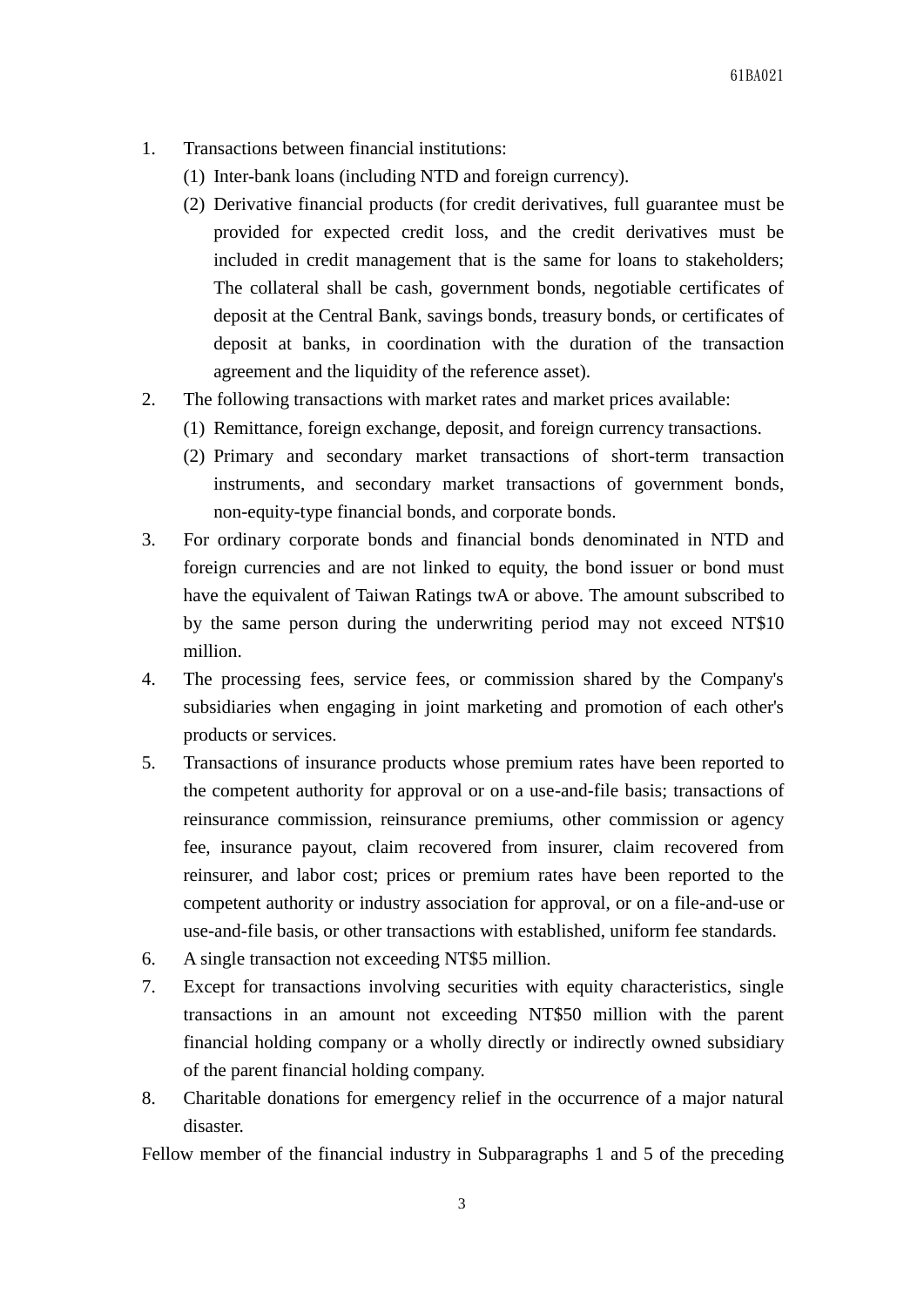paragraph refers to financial institutions in the same industry.

A single transaction in Subparagraphs 6 and 7 of the Paragraph 1 shall be determined based on the following standards:

- 1. If the contractual activity involves an outright transaction, it is determined by total contract value.
- 2. If the contract, regardless whether it is a fixed-term or indefinite-term contract, agrees on payment of commissions or expenses, it is determined by the agreed single payment of commission or expense effected during the term of contract (if the contract agrees on monthly payment, the entire monthly payment, whether it is paid in one lump sum or in installments, should be viewed as a single payment).
- 3. If it is a lease contract, it is determined by the total amount of annual rent or annual interest equivalent on the rental deposit.
- 4. If the transaction involves securities with equity characteristics or structured product, it is determined by the total amount of transaction for the day.
- 5. If it is a financial derivative transaction not between members of the financial industry, it is determined by the total nominal amount of transaction for the day.

# **Article 5 (Inquiry)**

The Administrative Management Department and administrator of Board meeting affairs shall be responsible for collecting, filing, and maintaining data on the Company's stakeholders listed in Article 3, Paragraph 1, Subparagraphs 1 and 2 and Paragraph 2, Subparagraph 6 of the Guidelines.

The Company shall verify whether or not the transaction counterparty is a stakeholder before engaging in non-credit transactions, and print out results for approval and reference by authorized persons.

If it is a related party transaction, it should be verified if it is a transaction subject to blanket approval according to Article 4 of the Guidelines before determining whether or not to submit each transaction to the Board of Directors for resolution in accordance with Article 3 of the Guidelines.

Related party transactions that do not require resolution by the Board of Directors in the preceding paragraph shall be reported to the Board of Directors according to the Company's Asset Acquisition or Disposal Procedures or related regulations.

# **Article 6 (Board of Directors Proposal Procedures)**

When the Company engages in non-credit transactions with parties listed in Article 3 of the Guidelines, required documents for proposals to the Board of Directors are as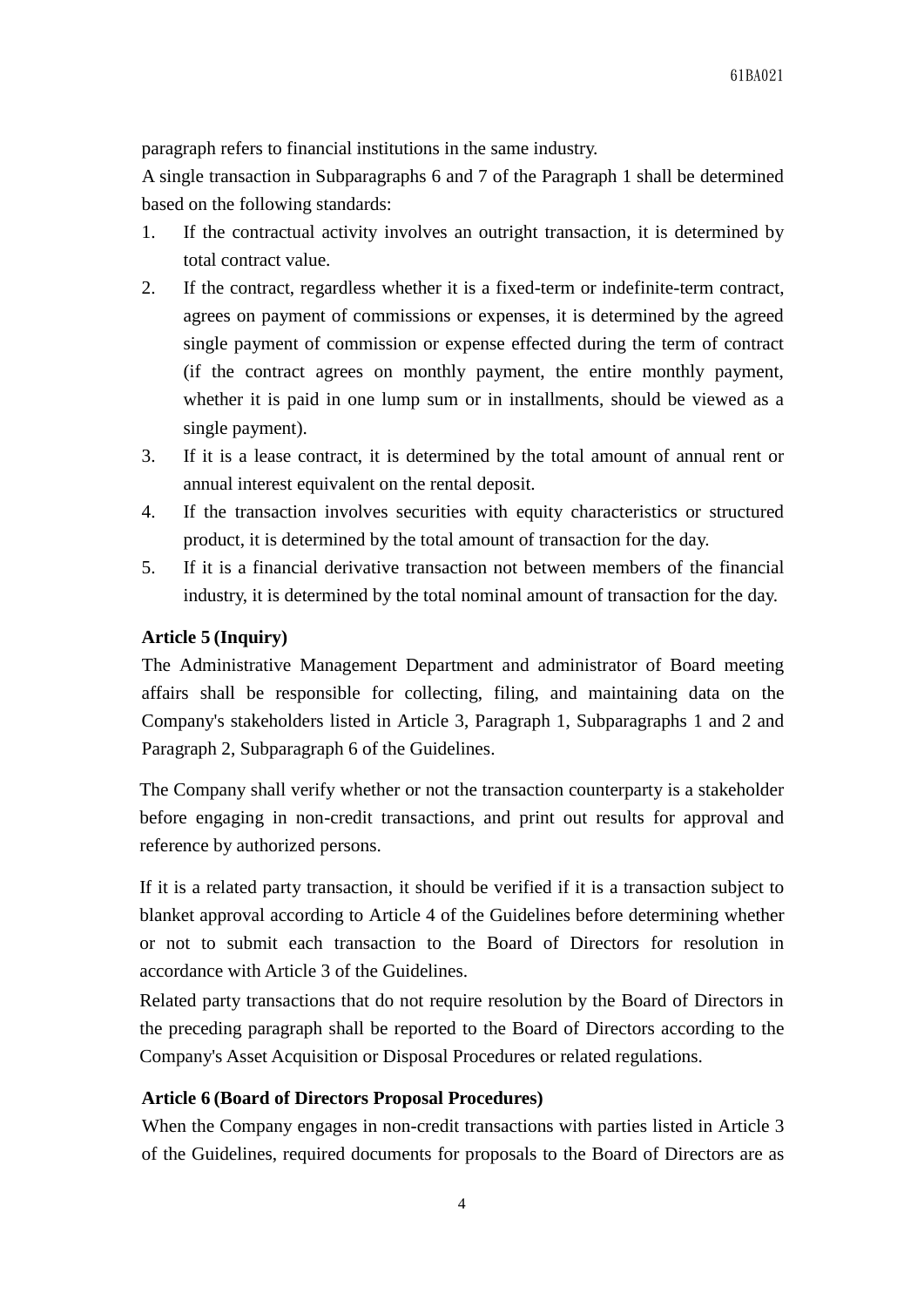follows:

- 1. Contents of proposals shall describe important data and related parties involved in the transaction, and existing or potential conflict of interest shall be disclosed to all directors.
- 2. The administrative department must provide documentary proof that the transaction does not offer more favorable terms compared to other counterparties.
- 3. Where the Company plans to purchase, lease, or sell real estate or other assets from/to related parties, documentation of independent evaluation of the transaction price may be used instead of the documentary proof in the preceding subparagraph.

## **Article 7 (Board of Directors Compliance Items)**

The Company's Board of Directors shall comply with the following matters when making decisions on non-credit transactions with related parties listed in Article 45 of the Financial Holding Company Act:

- 1. The Board of Directors shall put the interests of the Company and its subsidiaries first, and shall ensure that it does not make biased decisions for personal interests, or make decisions for personal gains at the expense of the Company or its subsidiaries.
- 2. Directors that have a conflict of interest with an agenda item shall explain important information related to the transaction to the Board of Directors, and directors without a conflict of interest shall conduct independent analysis based on the information to ensure the fairness of the transaction.
- 3. Directors shall recuse themselves when they or the legal entities they represent have a conflict of interest with the Company, and may not vote on the agenda item or exercise voting rights on behalf of other directors. Other directors without a conflict of interest must ensure that the transaction does not damage the steady operation of the Company and its subsidiaries, does not violate directors' duty of loyalty, and does not involve inappropriate mutual support.
- 4. Board meeting minutes must specify the reason for resolutions.
- Calculation of the number of votes in Subparagraph 3 of the preceding paragraph shall be in accordance with regulations of the competent authority.

### **Article 8 (Internal Audit)**

The Auditing Office under the Board of Directors shall audit whether or not internal regulations are in compliance with procedures and related regulations, and determine if transactions under blanket approval authorization comply with " transaction does